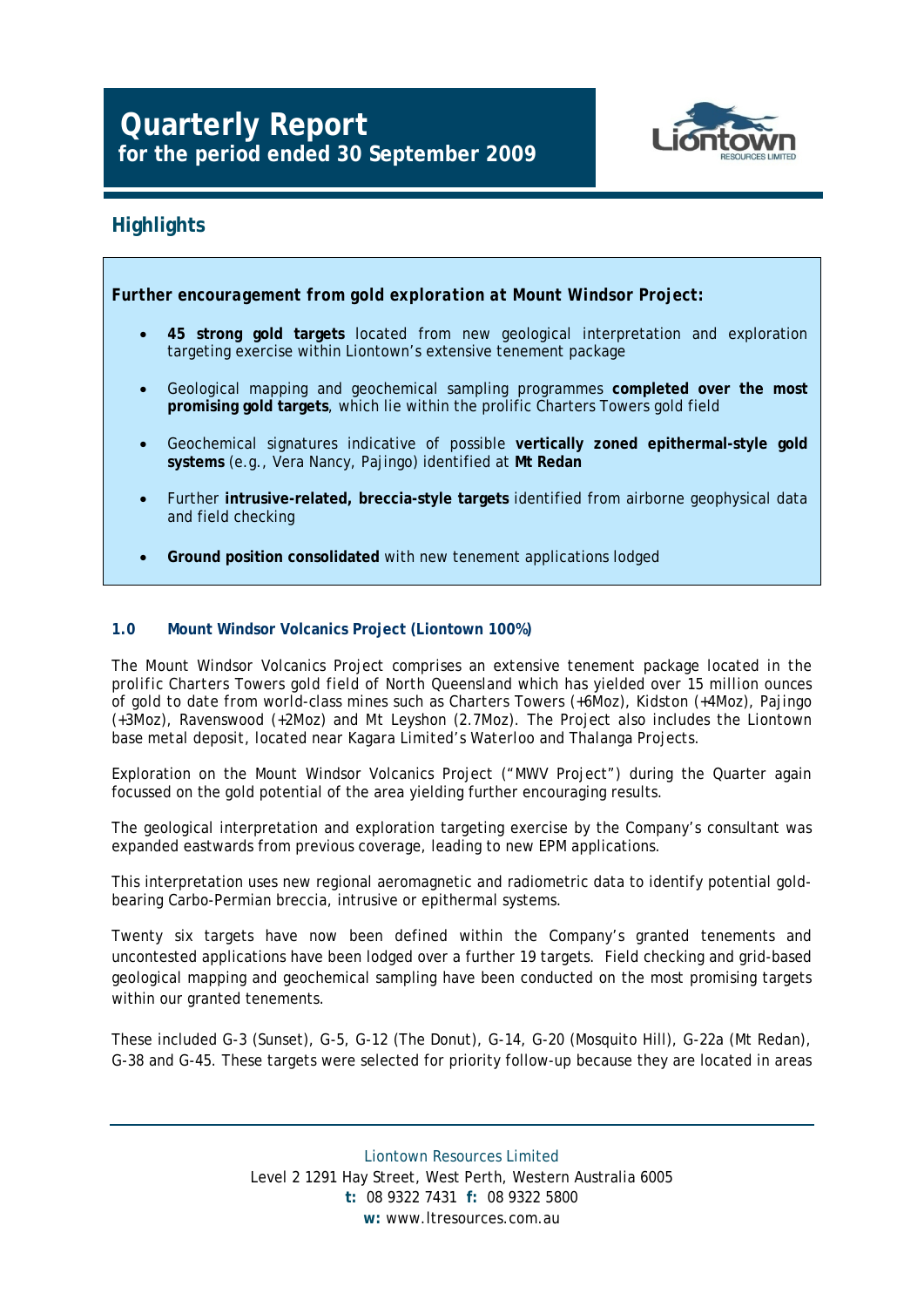

of outcrop or shallow cover and are therefore accessible to traditional surface exploration techniques.

Results from work conducted during the Quarter have provided significant encouragement that several of these targets may represent the tops of vertically zoned gold systems:

- **1. Target G-22A (Mt Redan)** soil sampling has outlined an extensive strongly arsenicantimony-mercury anomalous zone approximately 1.5 x 1.7 km in area. Rock chips from silicified breccias confirm the anomaly, with assays up to 3,890 ppm arsenic and 443 ppm antimony associated with mercury up to 13 ppm. This form of alteration and the levels of path-finder anomalism are consistent with the top of a low-sulphidation epithermal system, with the gold zone, if developed, located several hundred metres below the current surface (as at the Vera Nancy deposit at Pajingo). The results indicate that further in-fill and stepout sampling is strongly warranted, prior to conducting Induced Polarisation (IP) geophysics to guide deep drilling.
- **2. Target G-14** results from soil sampling suggest there is a gold-copper-lead-antimonybismuth-molybdenum-tungsten-tellurium anomaly possibly related to a sheeted quartz vein system hosted by granitic rocks, and a separate silver-lead-bismuth soil anomaly associated with a breccia pipe. Rock chip samples from ferruginous stockworks within this breccia returned assays to 5.92 g/t silver, 1.9% lead, 376 ppm arsenic and 31 ppm antimony. Further work is warranted, including mineral spectral analysis to investigate hydrothermal alteration zoning patterns, followed by IP surveys and drilling.
- **3. Target G-20 (Mosquito Hill) -** soil sampling at this target was designed to search for evidence of distal alteration above a blind breccia system as illustrated in Figure 1. Results suggest that there is a coincident weak arsenic-antimony-silver-tin-bismuth-molybdenumbarium signature with a lithium-manganese halo, and partially developed outer bariumcopper-zinc-gold anomaly. The data is consistent with a magmatic source of hydrothermal fluids at depth, and follow up work is warranted, including IP and deep drilling.
- **4. Target G-3 (Sunset)** sampling to date has outlined a molybdenum-rich core to a felsic porphyry. This is surrounded by a zone of silver-copper-lead-zinc-bismuth-molybdenumtellurium anomalism associated with fresh pyrite in silicified andesite over an extensive area surrounding the porphyry. Other arsenic-bismuth-tellurium-tin-indium-thallium anomalous areas lie along the southern margin of the porphyry. While the geochemical signature suggests that the core of the porphyry is too deep for breccia-hosted gold mineralisation, there is potential for gold mineralisation to be developed in zones outward from the porphyry. Further work is warranted to confirm the existence of this zonation model.

Additional first-pass reconnaissance sampling has also been undertaken on Targets G-11, 12, 15, 35, 36, 46, 52, 54, 55 and 56. This work is part of a program designed to complete reconnaissance work over the bulk of the targets in outcrop, either in granted tenements or in application. Two exciting prospects are emerging from this work:

**Target G-56 (Scartwater)** - comprising a large circular topographic and magnetic feature, approximately 6.5km across, formed from a series of shallow in-ward dipping sediments and felsic flows and/or conformable intrusives (the Scartwater Formation), interpreted to be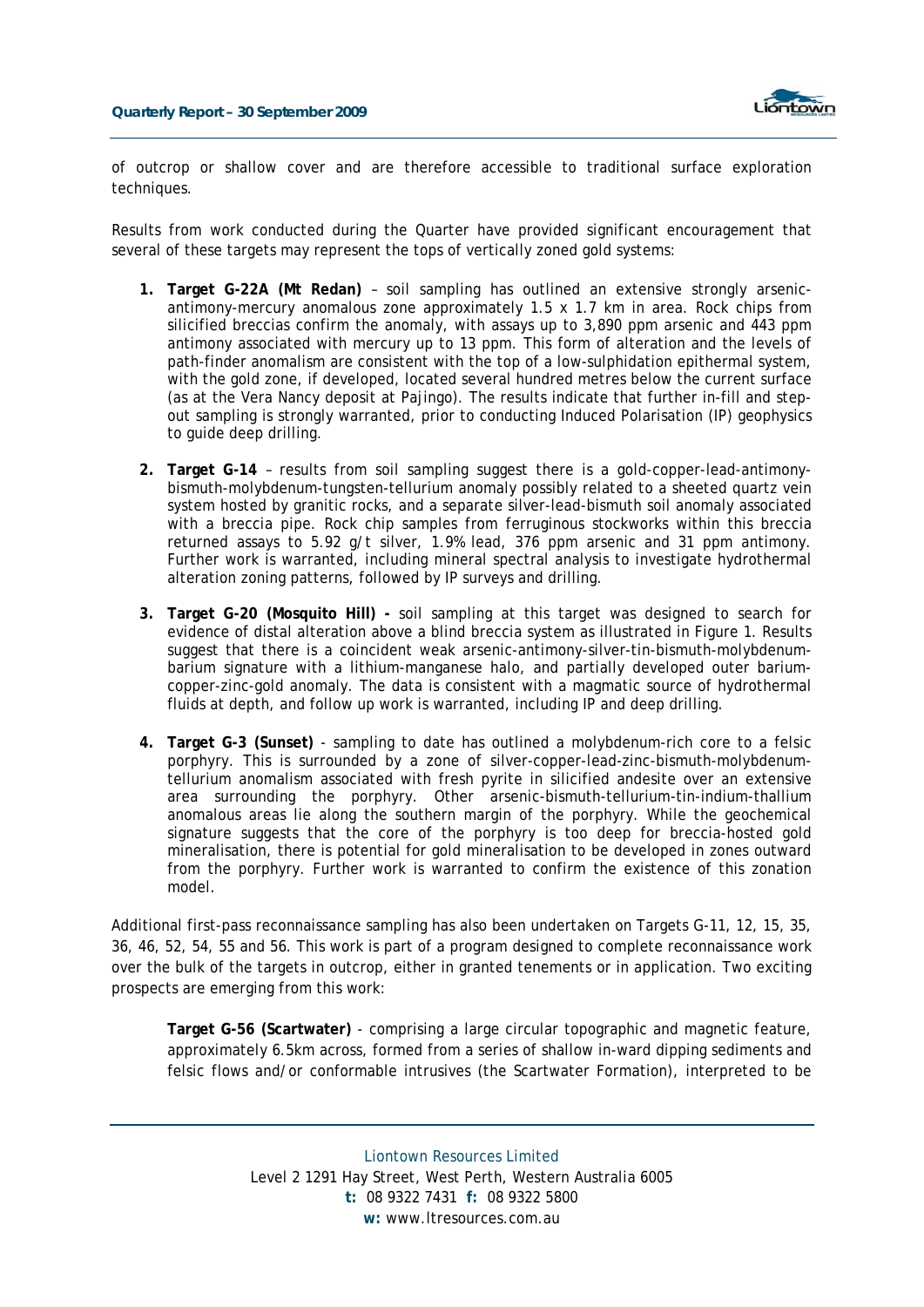

some form of Carbo-Permian caldera infill. A series of gold and base metal anomalies are located around the rim of the complex, including the Native Bee anomaly on the southern edge, within LTR tenements. This is a similar geological environment to Conquest Mining's Mt Carlton project, some 90 km to the east.

**Target G-11** – where a series of late quartz-sulphide or quartz breccia veins are developed within a large area of strong silicification developed on the edge of a large magnetic low, and straddling the contact between Seventy Mile Range Group and granites. The rock chip sample results include 162 g/t silver and 2.0 g/t gold associated with highly anomalous arsenic, antimony, mercury, tellurium and very high bismuth (to 481 ppm). Further reconnaissance work is planned, plus grid sampling once the tenement is granted.

Numerous other targets beneath later cover such as the Campaspe Formation remain to be tested but will require ground geophysics and drilling.

#### **2.0 Fort Constantine South (Liontown 100%)**

In April 2008 Liontown entered into an option agreement with Exco, whereby Exco has the right to earn up to a 70% interest in the project by spending \$3.2 million over 4.5 years. Exco has announced it intends to drill test a number of prospective geophysical anomalies during the next Quarter as part of its ongoing exploration program.

#### **3.0 Sheep Mountain Copper-Molybdenum Project (Liontown option to acquire 100%)**

*Sheep Mountain is a large-scale copper-molybdenum project located in Arizona, USA.*

The Company continues to examine various options to advance its Sheep Mountain Project, including bringing in a partner to fund a major drilling programme.

As previously announced, Sheep Mountain contains an Inferred Resource of **40,300,000 tonnes at an average copper grade of 1.4% and an average molybdenum grade of 0.035% above a cut-off grade of 0.8% copper equivalent** (equating to approximately 1.2 billion lb of copper and 31 million lb of molybdenum).

#### **4.0 Corporate**

Please refer to the attached Form 5B for details of cash flow for the Quarter ended 30 September 2009.

Douglypin

Dr Douglas A Jones Managing Director

Liontown Resources Limited Level 2 1291 Hay Street, West Perth, Western Australia 6005 **t:** 08 9322 7431 **f:** 08 9322 5800 **w:** www.ltresources.com.au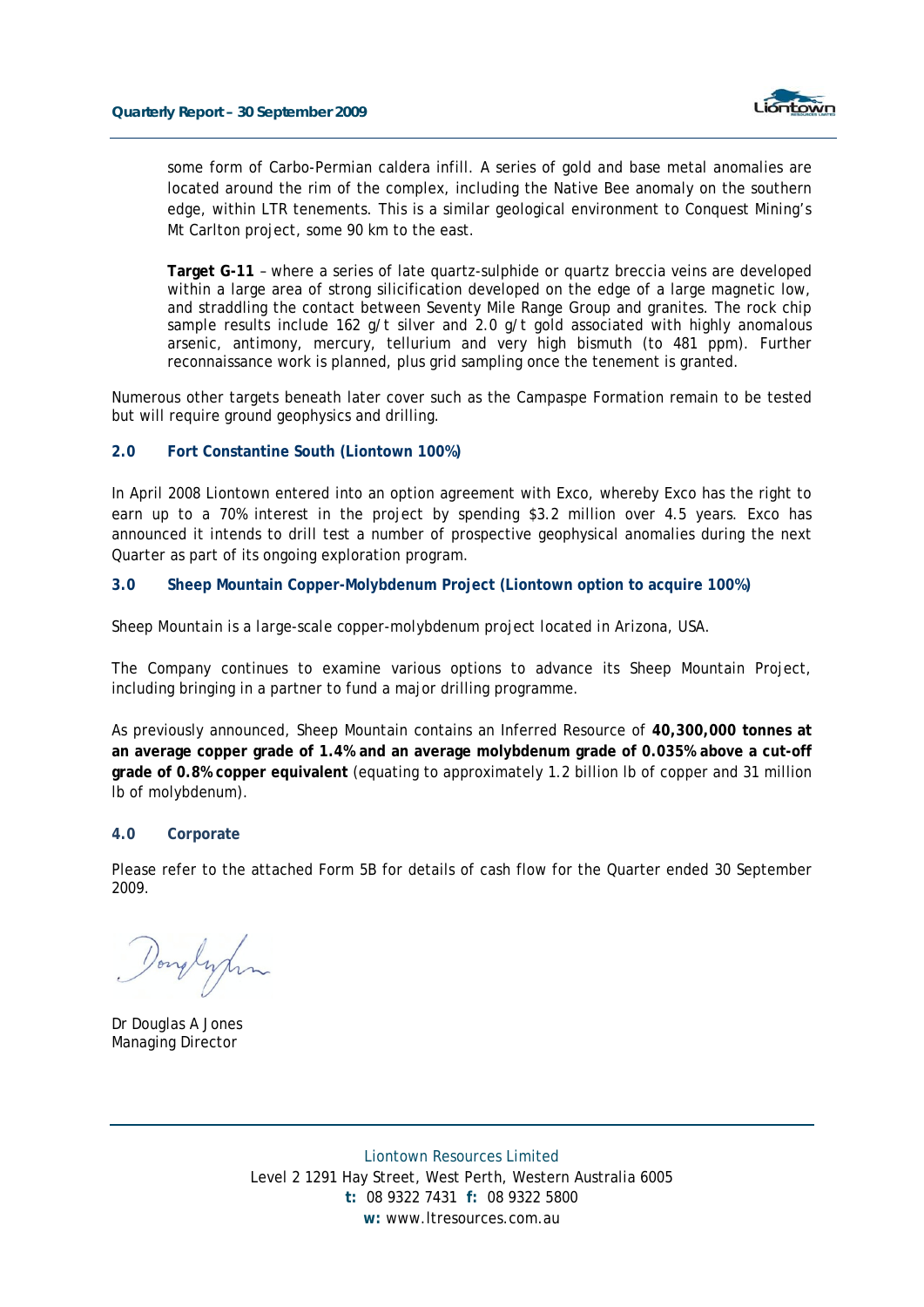#### **Quarterly Report – 30 September 2009**



October 23, 200*The information in this report that relates to Exploration Results is based on information compiled by Dr Douglas A Jones, a full-time employee and Director of Liontown Resources Limited, who is a Member of the Australian Institute of Mining and Metallurgy and is a Chartered Professional Geologist. Dr Jones has sufficient experience in the field of activity being reported to qualify as a Competent Person as defined in the 2004 edition of the Australasian Code for Reporting of Exploration Results, Minerals Resources and Ore Reserves, and consents to the release of information in the form and context in which it appears here.* 

*The resource estimation quoted herein for the Sheep Mountain Project has been carried out by Denver, Colorado based Geological Consultant, William F Tanaka. Mr Tanaka is a Member of the Australasian Institute of Mining and Metallurgy and has extensive experience in the area of porphyry copper deposits from both a consulting and operational perspective. As such he is qualified to be considered a Competent Person as defined in the December 2004 edition of the JORC Code. Mr Tanaka consents to the release of the information in the form and context in which it appears here.* 



**Figure 1: Schematic showing vertical zonation through a breccia-hosted gold deposit, based on the Mosquito Hill Prospect.**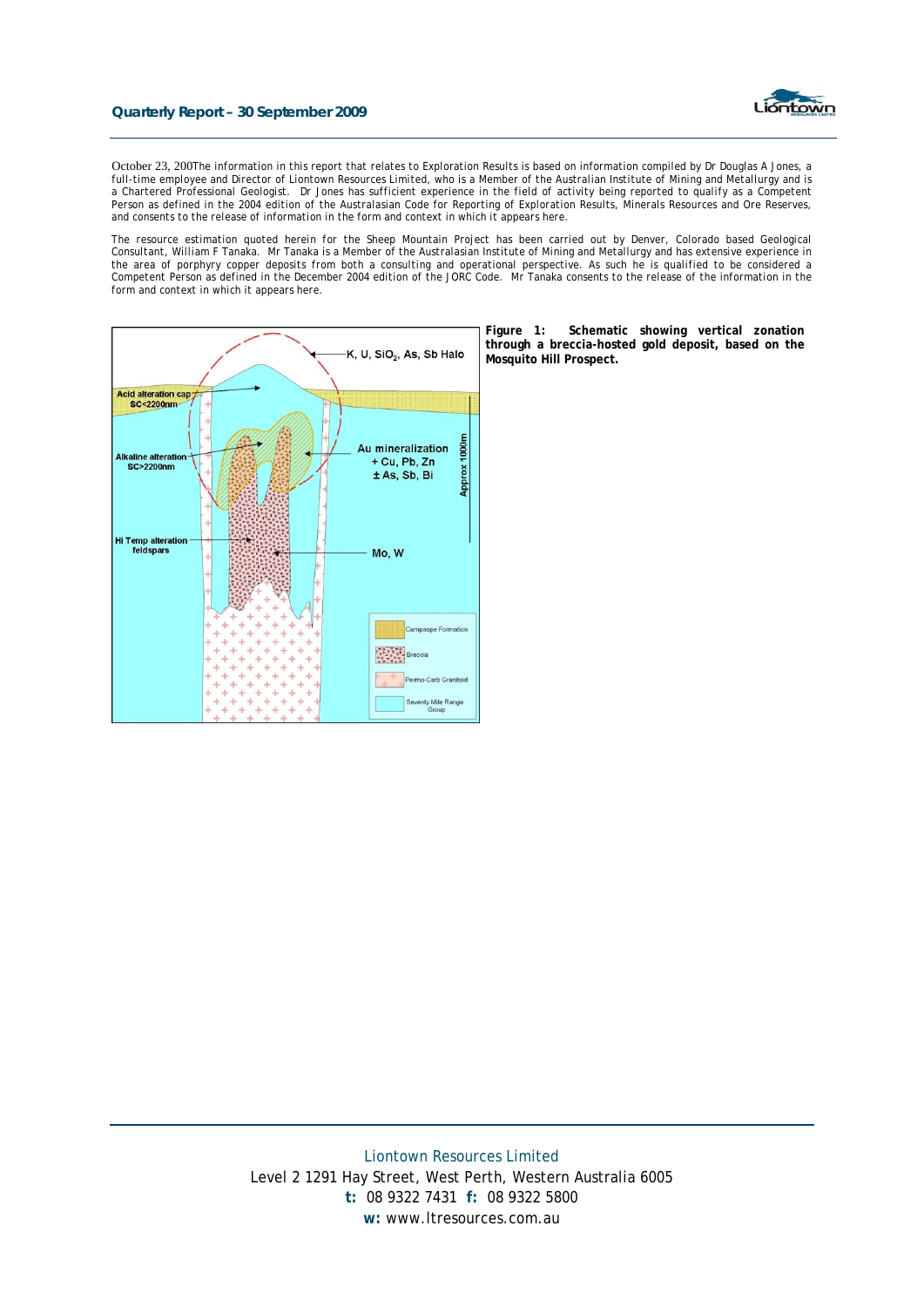# **Appendix 5B**

*Rule 5.3* 

# **Mining exploration entity quarterly report**

Introduced 1/7/96. Origin: Appendix 8. Amended 1/7/97, 1/7/98, 30/9/2001.

Name of entity

#### LIONTOWN RESOURCES LIMITED

ABN Quarter ended ("current quarter")

39 118 153 825 30 SEPTEMBER 2009

#### **Consolidated statement of cash flows**

|      | Cash flows related to operating activities            |                                | <b>Current quarter</b><br><b>\$A</b> | <b>Year to date</b><br>(3 months)<br>\$A |
|------|-------------------------------------------------------|--------------------------------|--------------------------------------|------------------------------------------|
| 1.1  | Receipts from product sales and related debtors       |                                |                                      |                                          |
| 1.2  | Payments for<br>(b) development<br>(c) production     | (a) exploration and evaluation | (369, 683)                           | (369, 683)                               |
|      |                                                       | (d) administration             | (90, 227)                            | (90, 227)                                |
| 1.3  | Dividends received                                    |                                |                                      |                                          |
| 1.4  | Interest and other items of a similar nature received |                                | 5,863                                | 5,863                                    |
| 1.5  | Interest and other costs of finance paid              |                                |                                      |                                          |
| 1.6  | Income taxes paid                                     |                                |                                      |                                          |
| 1.7  | Other – Goods and Services Tax (net)                  |                                | (12, 461)                            | (12, 461)                                |
|      | <b>Net Operating Cash Flows</b>                       |                                | (446,508)                            | (446,508)                                |
|      | Cash flows related to investing activities            |                                |                                      |                                          |
| 1.8  | Payment for purchases of:                             | (a)prospects                   |                                      |                                          |
|      |                                                       | (b) equity investments         |                                      |                                          |
|      |                                                       | (c) other fixed assets         | (505)                                | (505)                                    |
| 1.9  | Proceeds from sale of:                                | (a)prospects                   |                                      |                                          |
|      |                                                       | (b) equity investments         |                                      |                                          |
|      |                                                       | (c) other fixed assets         |                                      |                                          |
| 1.10 | Loans to other entities                               |                                |                                      |                                          |
| 1.11 | Loans repaid by other entities                        |                                |                                      |                                          |
| 1.12 | Other (provide details if material)                   |                                |                                      |                                          |
|      | Net investing cash flows                              |                                | (505)                                | (505)                                    |
| 1.13 | Total operating and investing cash flows (carried     |                                |                                      |                                          |
|      | forward)                                              |                                | (467, 013)                           | (467, 013)                               |

<sup>+</sup> See chapter 19 for defined terms.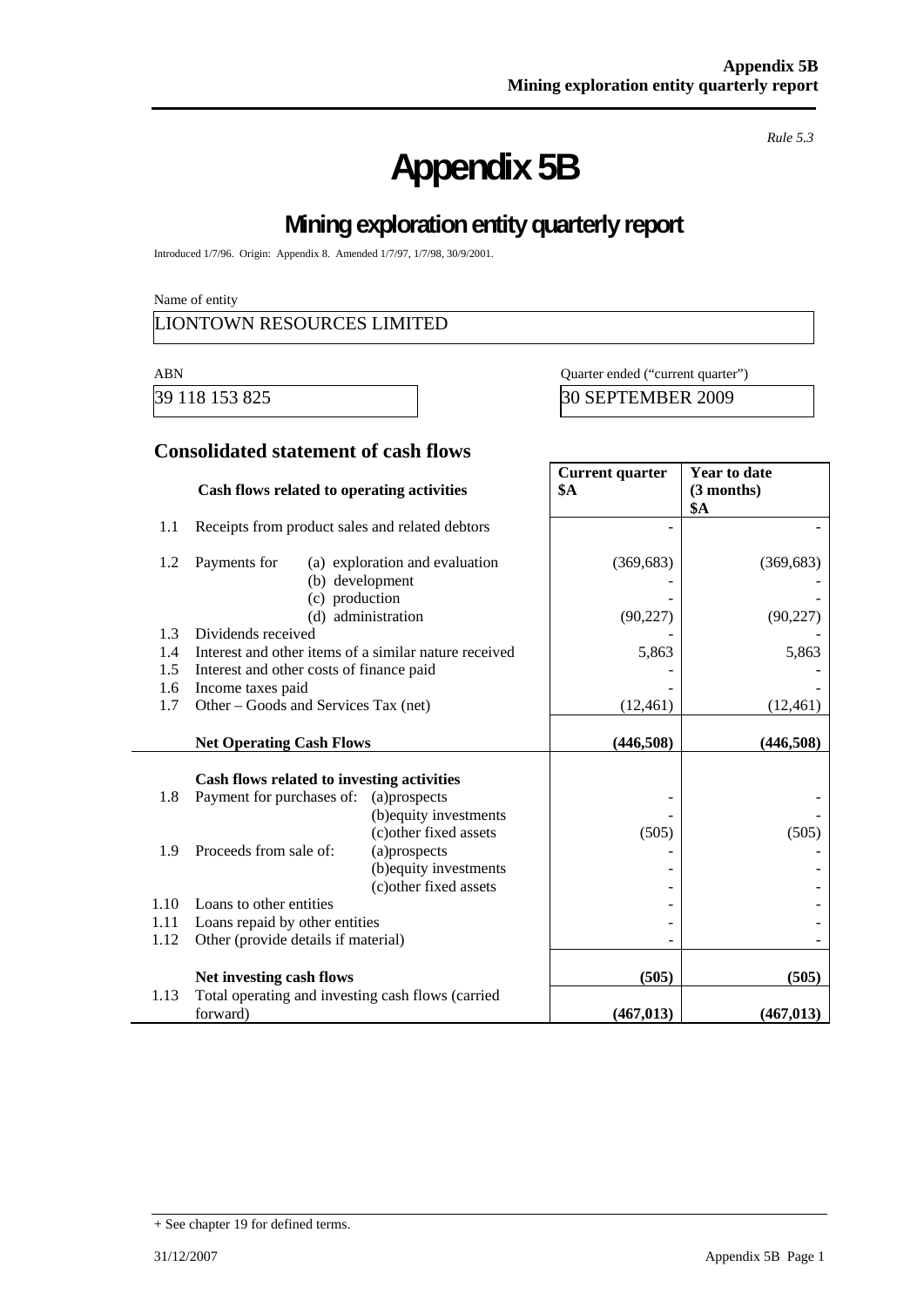|              | Cash flows related to financing activities                                          |            |            |
|--------------|-------------------------------------------------------------------------------------|------------|------------|
| 1.14         | Proceeds from issues of shares, options, etc. (net)                                 | -          |            |
| 1.15         | Proceeds from sale of forfeited shares                                              |            |            |
| 1.16         | Proceeds from borrowings                                                            |            |            |
| 1.17         | Repayment of borrowings                                                             |            |            |
| 1.18         | Dividends paid                                                                      |            |            |
| 1.19         | Other                                                                               |            |            |
|              |                                                                                     |            |            |
|              | Net financing cash flows                                                            |            |            |
|              | Net increase (decrease) in cash held                                                | (467, 013) | (467, 013) |
| 1.20<br>1.21 | Cash at beginning of quarter/year to date<br>Exchange rate adjustments to item 1.20 | 1,019,773  | 1,019,773  |

#### **Payments to directors of the entity and associates of the directors Payments to related entities of the entity and associates of the related entities**

|      |                                                                  | Current quarter<br>SА |
|------|------------------------------------------------------------------|-----------------------|
| 1.23 | Aggregate amount of payments to the parties included in item 1.2 | 103,128               |
| 1.24 | Aggregate amount of loans to the parties included in item 1.10   | Nil                   |

#### 1.25 Explanation necessary for an understanding of the transactions

Item 1.23 consists of legal fees paid to a director for the provision of legal services (\$10,500), the net salary and superannuation paid to the Managing Director (\$38,312) and service charges paid to a director related entity (Chalice Gold Mines Limited) for the provision of corporate services, office rent and technical personnel (\$54,316). All transactions are on commercial terms and conditions.

#### **Non-cash financing and investing activities**

- 2.1 Details of financing and investing transactions which have had a material effect on consolidated assets and liabilities but did not involve cash flows N/A
- 2.2 Details of outlays made by other entities to establish or increase their share in projects in which the reporting entity has an interest N/A

#### **Financing facilities available**

*Add notes as necessary for an understanding of the position.* 

|     |                             | Amount available<br>\$A | Amount used<br>\$A |
|-----|-----------------------------|-------------------------|--------------------|
| 3.1 | Loan facilities             | <b>Nil</b>              | Nil                |
| 3.2 | Credit standby arrangements | Nil                     | Nil                |

<sup>+</sup> See chapter 19 for defined terms.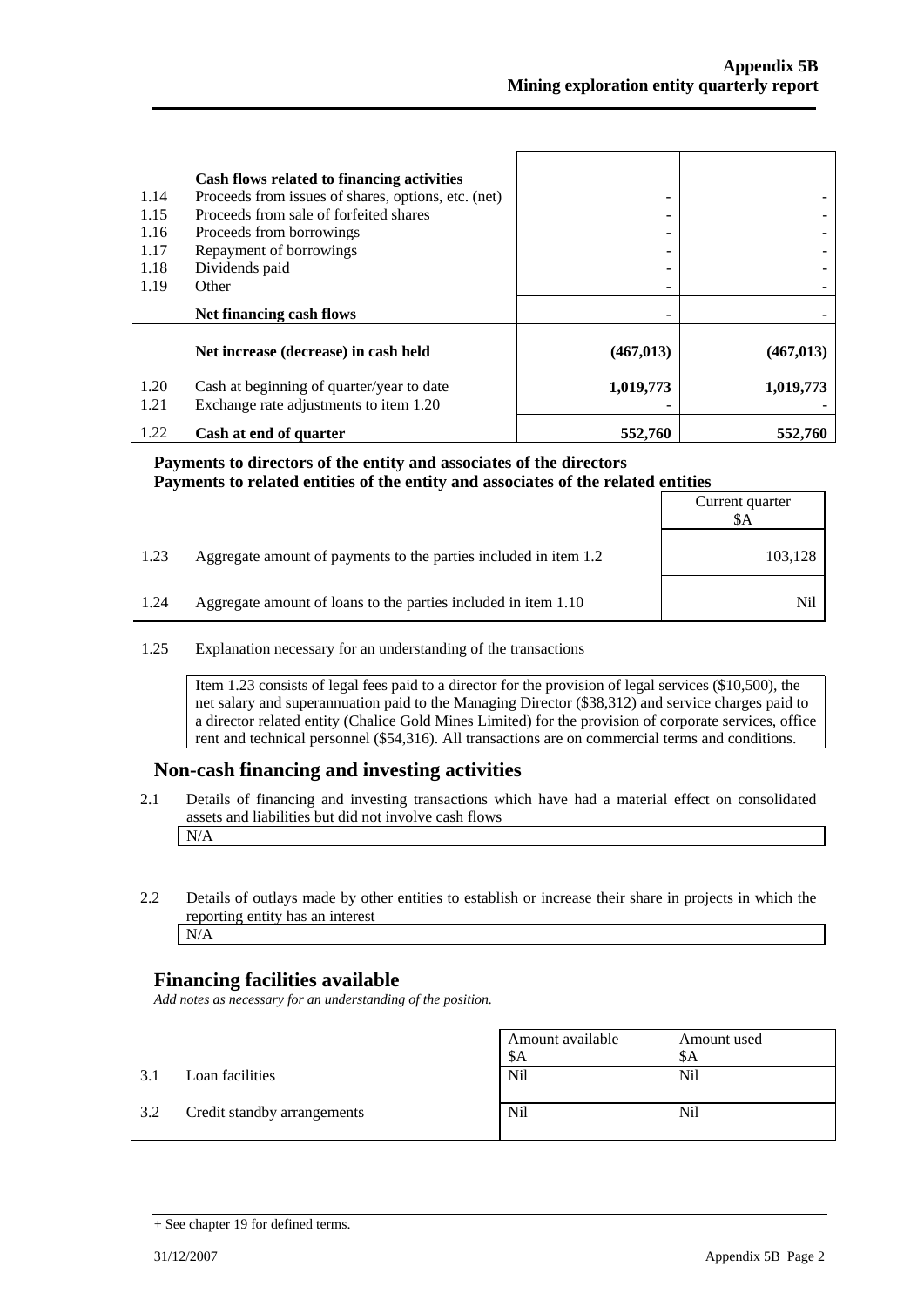### **Estimated cash outflows for next quarter**

| 4.1 | Exploration and evaluation | \$A<br>150,000 |
|-----|----------------------------|----------------|
| 4.2 | Development                | Nil            |
|     | <b>Total</b>               | 150,000        |

# **Reconciliation of cash**

| Reconciliation of cash at the end of the quarter (as shown in<br>the consolidated statement of cash flows) to the related items<br>in the accounts is as follows. |                                                  | Current quarter<br>\$A | Previous quarter<br>\$A |
|-------------------------------------------------------------------------------------------------------------------------------------------------------------------|--------------------------------------------------|------------------------|-------------------------|
| 5.1                                                                                                                                                               | Cash on hand and at bank                         | 542,349                | 1,009,457               |
| 5.2                                                                                                                                                               | Deposits at call                                 | 10,411                 | 10,316                  |
| 5.3                                                                                                                                                               | Bank overdraft                                   |                        |                         |
| 5.4                                                                                                                                                               | Other (Bank Guarantee)                           |                        |                         |
|                                                                                                                                                                   | <b>Total: cash at end of quarter</b> (item 1.22) | 552,760                | 1,019,773               |

### **Changes in interests in mining tenements**

| 6.1 | Interests in      | Tenement  | Nature of interest      | Interest at  | Interest at |
|-----|-------------------|-----------|-------------------------|--------------|-------------|
|     | mining            | reference | (note (2))              | beginning of | end of      |
|     | tenements         |           |                         | quarter      | quarter     |
|     | relinquished,     |           |                         |              |             |
|     | reduced or lapsed |           |                         |              |             |
|     |                   | EPM10601  | Surrendered             | 100%         | 0%          |
|     |                   | EPM18151  | Application surrendered | 0%           | 0%          |
|     |                   | EPM18154  | Application surrendered | 0%           | 0%          |
|     |                   | EPM18148  | Application surrendered | 0%           | 0%          |
|     |                   | EPM18147  | Application surrendered | 0%           | 0%          |
|     |                   |           |                         |              |             |
| 6.2 | Interests in      | Tenement  | Nature of interest      | Interest at  | Interest at |
|     | mining tenements  | reference | (note (2))              | beginning of | end of      |
|     | acquired or       |           |                         | quarter      | quarter     |
|     | increased         |           |                         |              |             |
|     |                   | EPM18147  | Application             | 0%           | 0%          |
|     |                   | EPM18224  | Application             | 0%           | 0%          |
|     |                   | EPM18235  | Application             | 0%           | 0%          |
|     |                   | EPM18231  | Application             | 0%           | 0%          |
|     |                   | EPM18236  | Application             | 0%           | 0%          |
|     |                   | EPM18233  | Application             | 0%           | 0%          |
|     |                   | EPM18271  | Application             | 0%           | 0%          |
|     |                   | EPM18270  | Application             | 0%           | 0%          |
|     |                   | EPM18269  | Application             | 0%           | 0%          |

<sup>+</sup> See chapter 19 for defined terms.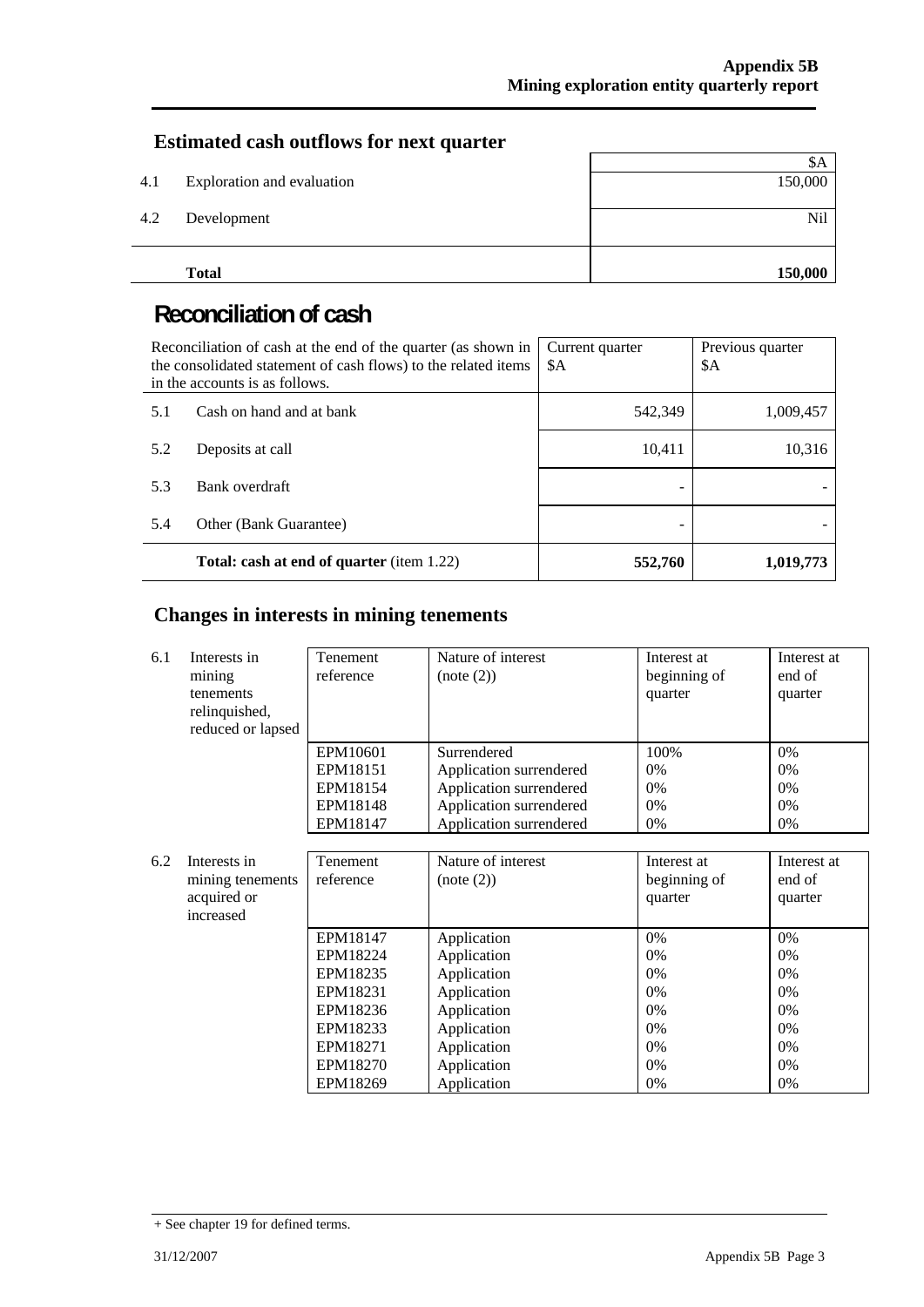#### **(1) Issued and quoted securities at end of current quarter**

*Description includes rate of interest and any redemption or conversion rights together with prices and dates.* 

|         |                                                                                                                                | Total number                                                                                   | Number quoted                                        | price<br>Issue<br>per<br>security (see note 3)<br>(cents)                                       | Amount paid up per<br>security (see note 3)<br>(cents)                                                                  |
|---------|--------------------------------------------------------------------------------------------------------------------------------|------------------------------------------------------------------------------------------------|------------------------------------------------------|-------------------------------------------------------------------------------------------------|-------------------------------------------------------------------------------------------------------------------------|
| 7.1     | Preference<br><sup>+</sup> securities<br>(description)                                                                         | Nil                                                                                            | Nil                                                  | N/A                                                                                             | N/A                                                                                                                     |
| 7.2     | Changes during<br>quarter<br>(a) Increases<br>through issues<br>(b) Decreases<br>through returns of<br>capital, buy-<br>backs. | N/A                                                                                            | N/A                                                  | $\rm N/A$                                                                                       | N/A                                                                                                                     |
| 7.3     | <sup>+</sup> Ordinary<br>securities                                                                                            | 187,200,018                                                                                    | 187,200,018                                          | N/A                                                                                             | N/A                                                                                                                     |
| 7.4     | Changes during<br>quarter<br>(a) Increases<br>through issues                                                                   | Nil                                                                                            | Nil                                                  | N/A                                                                                             | N/A                                                                                                                     |
|         | (b) Decreases<br>through returns of<br>capital.                                                                                | Nil                                                                                            | Nil                                                  | N/A                                                                                             | N/A                                                                                                                     |
| $7.5\,$ | <sup>+</sup> Convertible<br>debt securities<br>(description)                                                                   | Nil                                                                                            | Nil                                                  | N/A                                                                                             | N/A                                                                                                                     |
| 7.6     | Changes during<br>quarter<br>(a) Increases<br>through issues<br>(b) Decreases<br>through securities<br>matured.                | Nil                                                                                            | Nil                                                  | N/A                                                                                             | N/A                                                                                                                     |
| 7.7     | <b>Options</b><br><b>Share Options</b>                                                                                         | 4,825,000<br>1,500,000<br>250,000<br>310,000<br>4,000,000<br>1,250,000<br>500,000<br>3,000,000 | Nil<br>Nil<br>Nil<br>Nil<br>Nil<br>Nil<br>Nil<br>Nil | Exercise price<br>\$0.25<br>\$0.25<br>\$0.35<br>\$0.35<br>\$0.35<br>\$0.225<br>\$0.20<br>\$0.20 | Expiry date<br>18.12.2009<br>31.12.2009<br>6.8.2010<br>1.11.2010<br>1.12.2012<br>14.07.2010<br>31.07.2013<br>02.12.2013 |
| 7.8     | Issued during<br>quarter                                                                                                       |                                                                                                |                                                      |                                                                                                 |                                                                                                                         |
|         | <b>Share Options</b>                                                                                                           | Nil                                                                                            | Nil                                                  | N/A                                                                                             | N/A                                                                                                                     |
| 7.9     | <b>Exercised</b> during<br>quarter                                                                                             | Nil                                                                                            | Nil                                                  | $\rm N/A$                                                                                       | $\rm N/A$                                                                                                               |
| 7.10    | Expired/Forfeited<br>during quarter                                                                                            | Nil                                                                                            | Nil                                                  | N/A                                                                                             | N/A                                                                                                                     |
| 7.11    | <b>Debentures</b><br>(totals only)                                                                                             | Nil                                                                                            | Nil                                                  |                                                                                                 |                                                                                                                         |
| 7.12    | <b>Unsecured notes</b><br>(totals only)                                                                                        | Nil                                                                                            | Nil                                                  |                                                                                                 |                                                                                                                         |

<sup>+</sup> See chapter 19 for defined terms.